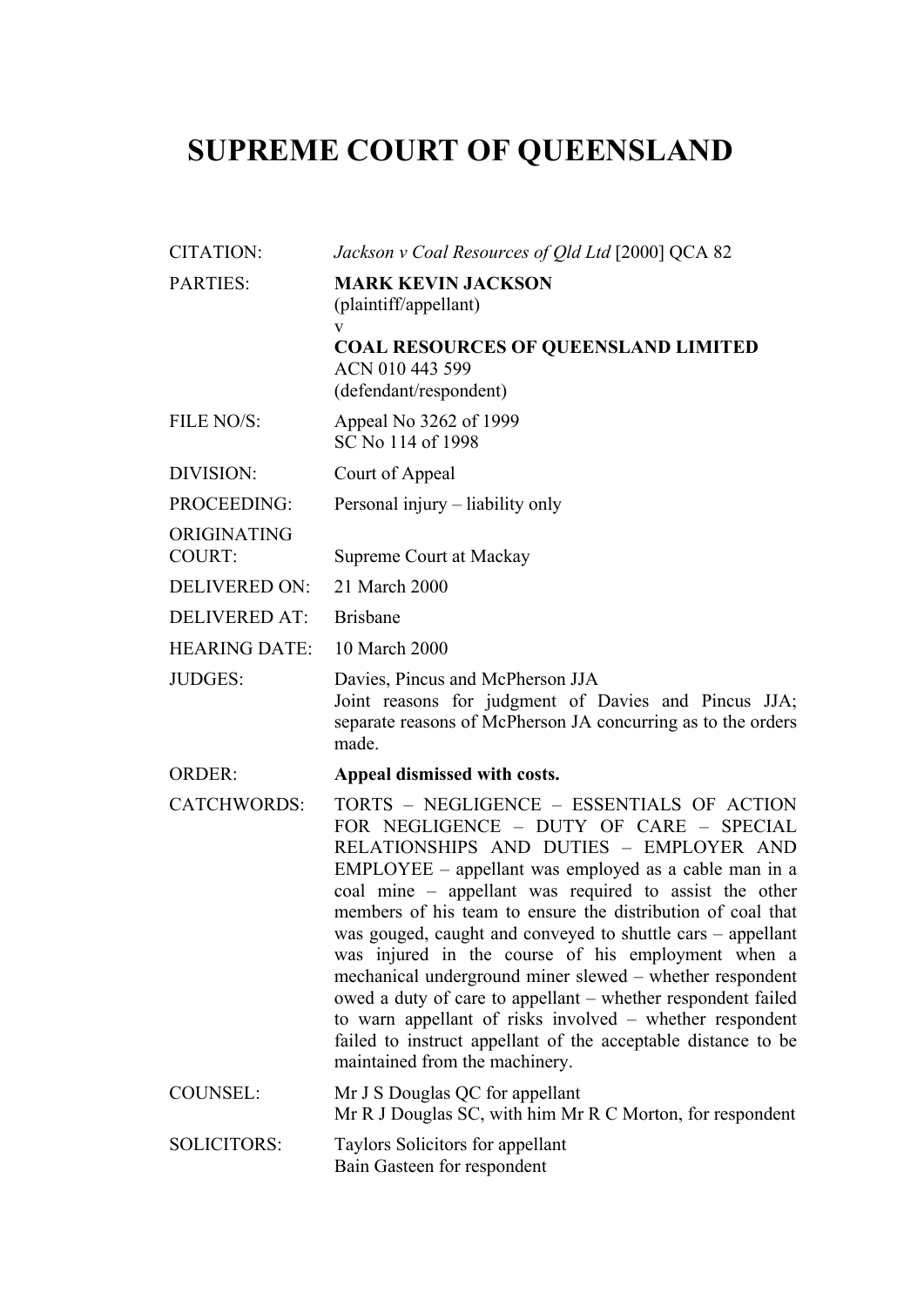- [1] **DAVIES AND PINCUS JJA:** This is an appeal from a judgment in the Trial Division of the Supreme Court on 17 March 1999 dismissing an action against the respondent who was the appellant's employer. The action was one for damages for personal injuries caused to the appellant during the course of his employment with the respondent by the negligence of the respondent. In giving judgment for the respondent the learned trial judge also assessed damages at \$216,801.54 after deduction of Workers' Compensation refund. The appeal also contends that that assessment was too low.
- [2] The appellant was injured in the course of his employment with the respondent when on 24 January 1992 a mechanical underground miner slewed and crushed his right elbow and forearm against the wall of an underground pillar. The appellant was, at the time, working as a cable man for the miner, his job being to ensure that cables which supplied power, water and compressed air to the miner and which joined the miner at its right rear, remained clear of the miner's rearward movements and of the wheels of shuttle cars approaching the rear of the miner.
- [3] The following statement of facts, taken from his Honour's reasons for judgment, was not disputed by either of the parties before this Court.

The driver of the miner was seated at the right rear of the machine. When the miner was operating the cutting heads gouged out coal which was caught and conveyed back to shuttle cars. These cars received the coal from the rear of the miner. Apart from Mr Jackson, the team operating the miner consisted of Errol Hawkins, the deputy in charge, John Russell, the driver, two unnamed shuttle-car drivers and two drill men who were responsible for roof bolting. The width of the pillar was about twice the width of the miner. The floor of the pillar was not level, but fell away to the right. As the work progressed, the cable was hung from the roof, but to the rear of the miner it lay on the ground. The cable man had to ensure that it was not damaged by the miner or the shuttle cars.

Shortly before Mr Jackson was injured, the miner had stopped cutting coal and was waiting for a shuttle car. The miner was close to the right hand rib of the pillar. Mr Jackson was standing in an indentation in the rib, called a saw-tooth. He says that he was about half a metre to the rear and half a metre to the right of the miner. He was standing with his hands on his hips so that his right elbow extended out of the saw-tooth and across the rib.

Mr Russell, the driver of the miner, told him to signal up the shuttle car, which he did. As he watched the shuttle car approach, the miner commenced cutting coal. As it did so, it slewed sideways and the canopy over the driver's seat crushed Mr Jackson's right elbow and forearm against the rib. Before it began to slew, the miner had been about six to eight inches from the rib."

- [4] The allegations of negligence in the appellant's statement of claim were numerous and vague. However it appears from his Honour's reasons that four specific allegations were pursued at the trial. They were:
	- 1. that the respondent should have used a retracting spool to keep the cable taut, thus avoiding the need for a man to be in close proximity to the miner as the appellant was;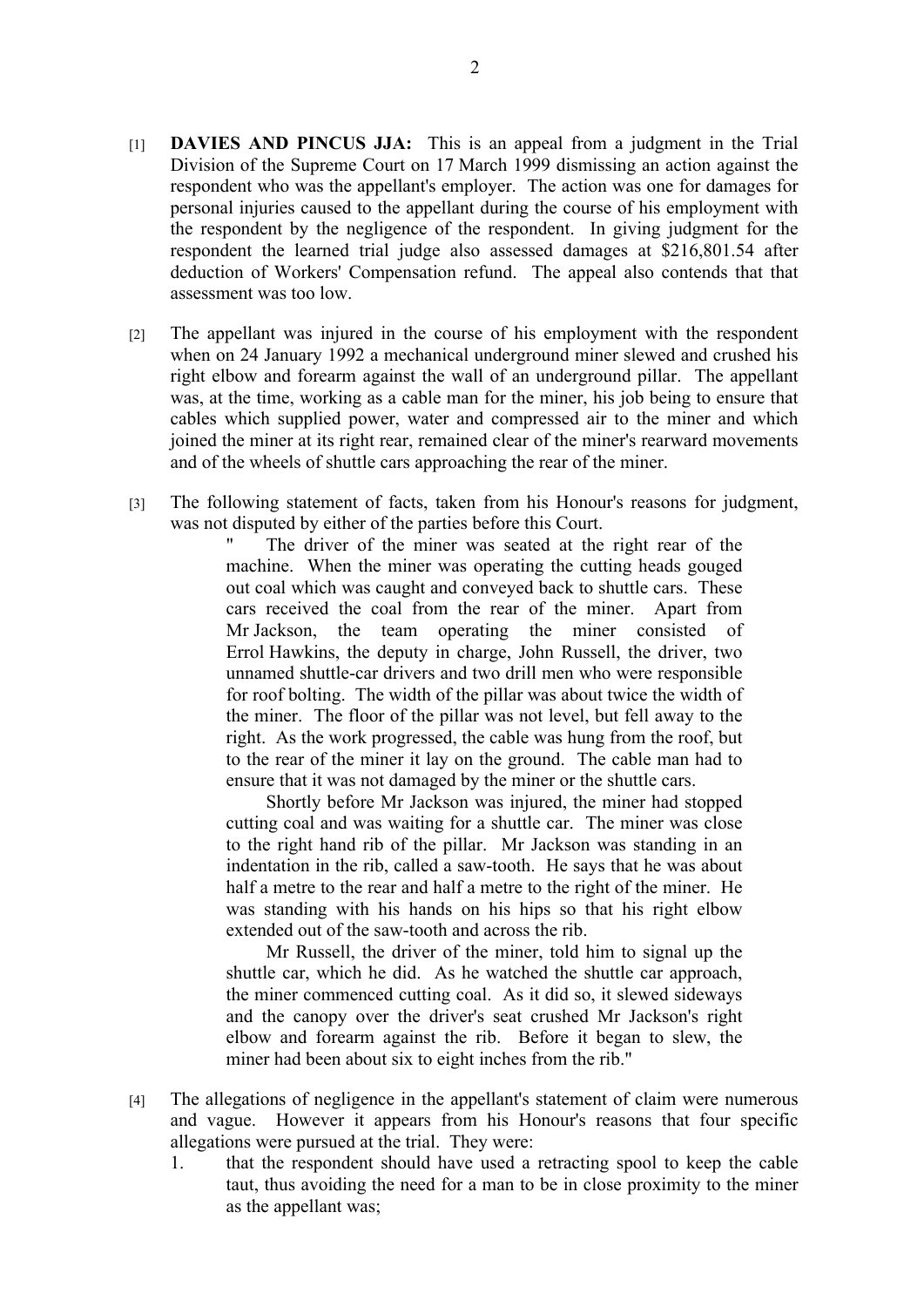- 2. failure to warn the appellant of the risks involved in his job;
- 3. failure to adequately supervise the appellant to ensure that warnings were heeded; and
- 4. failure to instruct the appellant precisely about the safe distances from operating machinery and correct places to stand.
- [5] Before this Court only the first and a version of the fourth of these were pursued. The fourth was particularized as a failure to instruct the appellant to stand behind and to the side of the machine, no specific distance being contended for.
- [6] His Honour rejected the first of these because, he said, the engineer who deposed to the possible use of a retracting spool had very little experience in underground mining and those who were experienced rejected the proposal as impracticable. It is of some significance, as the respondent contended in this Court, that, at the date of trial some seven years after the accident, retracting spools were still not in use in underground mines; they were still, apparently, in an experimental stage. The problem in perfecting them appears to involve the heaviness of the cable, the need to affix it to the roof of the pillar and the degree of tension which would need to be placed on it to ensure that it remained at all times out of harm's way. As Mr Douglas SC, who appeared for the respondent in this Court, pointed out, neither of the respondent's witnesses who gave evidence on the practical problems involved, Messrs Sutton and Hazeldean, were cross-examined on this point. In the circumstances his Honour was, in our view, justified in rejecting the evidence of the engineer, Mr McDougall, upon whose evidence this ground was based.
- [7] Mr Douglas QC who appeared for the appellant did not, in the end, attempt to specify the other particular of negligence with greater particularity than an instruction to stand behind and to the rear of the miner.<sup>1</sup> Framed in this way the allegation faces the difficulty that the appellant's evidence, which the trial judge appeared to accept in this respect, was to the effect that he was standing behind and to the rear of the machine when it slewed. Consequently an instruction merely to that effect would not have avoided the accident. Moreover the appellant admitted in an answer to interrogatories that he had been instructed to stand behind the miner, in particular behind the driver's cabin which was at the right rear of the miner. He had also been instructed, he admitted, as to the handling of the cable.
- [8] The appellant knew that, when the miner was mining, it "jumps around a fair bit", that it could slew and that if it did slew it would do so towards his side.<sup>2</sup> He also knew, as was plainly the case, that if, whilst the miner was mining, he stood entirely within the saw-tooth he would be safe from harm. It was not contended on his behalf that there was not sufficient room within the saw-tooth for him to stand in complete safety. Unfortunately he did not do this because, although his body was within the saw-tooth, one of his arms was exposed because he put his hands on his hips.

<sup>&</sup>lt;sup>1</sup> At one point he submitted that the instruction should have been to stay at least two metres back from the machine; but he conceded that no such allegation or submission was made below and that there was no evidence that any such instruction would have been practicable.

<sup>&</sup>lt;sup>2</sup> The floor sloped towards that side.